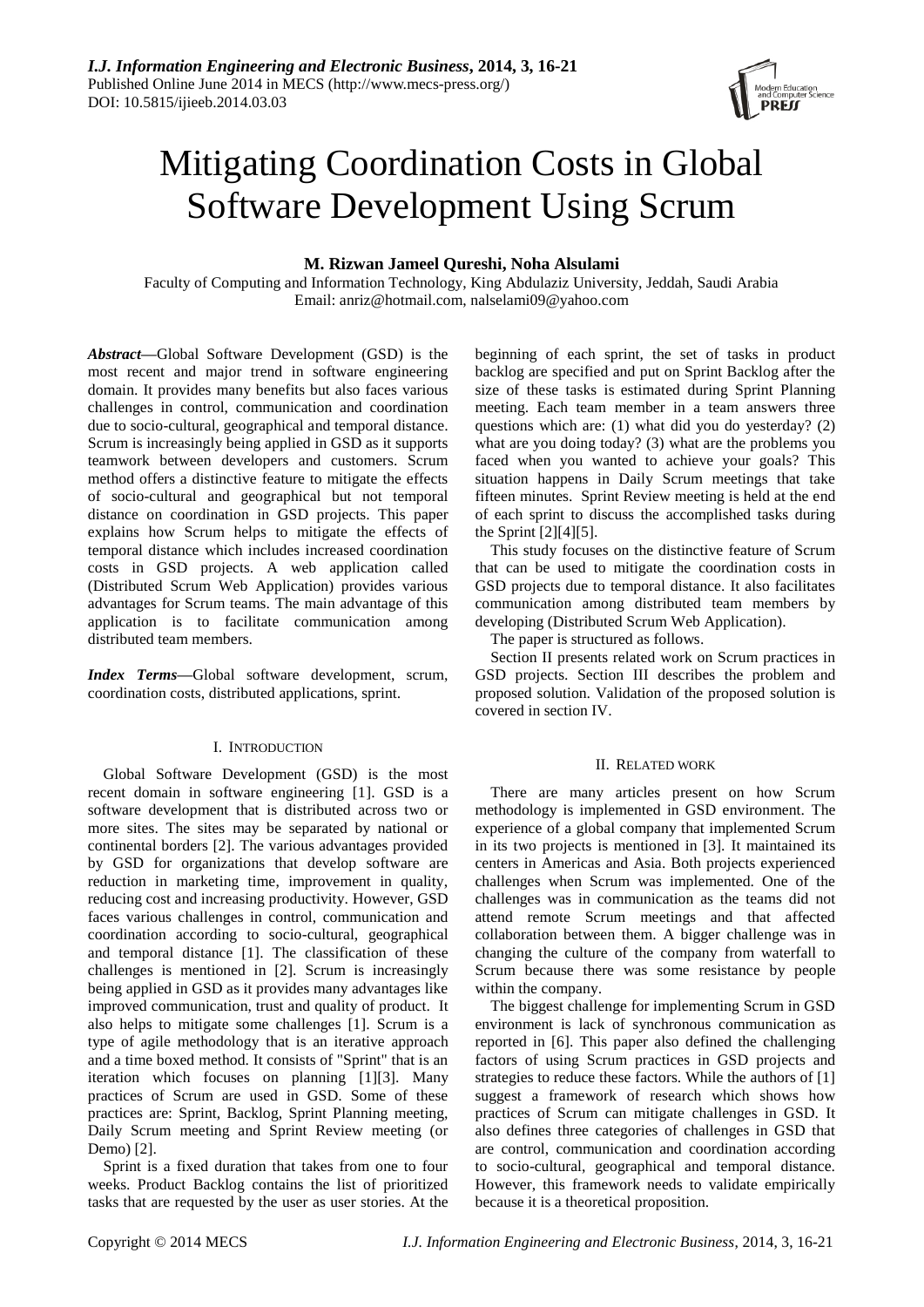An empirical study to implement Scrum practices in GSD projects is reported in [2]. This study was conducted to show the distinctive benefits of applying Scrum method in GSD projects over the traditional methods to mitigate GSD coordination challenges. The result was that Scrum method offered a distinctive feature to mitigate the effects of socio-cultural and geographical, but not temporal distance on coordination in GSD projects. There is a new method for GSD like scRumUP is mentioned in [7]. It integrated the advantages of Rational Unified Process (RUP) that is used for developing software and Scrum that is performed for managing a project.

There are various papers that present case studies about how Scrum is used in GSD context. Some of these studies faced challenges of using Scrum in GSD projects. In [8], there is a case study for a company that implemented and scaled Scrum in its distributed project. There were challenges in implementing and scaling Scrum in this project like communication and collaboration were not working properly between team and area product owner. In spite of the existing challenges, Scrum was implemented successfully and it increased the number of customers. While [9] shows a case study for the 2011 version of the GSD project that is run annually. It used Scrum for developing mobile application and also implemented the IBM Rational Team Concert tool. Scrum helped the developers for finding better ways to implement user requirements. There were difficulties faced by developers when using

Scrum. The source of these difficulties did not come from Scrum, but from the tools implemented in the project and the distribution of teams across three countries.

Another team faced some challenges at the beginning of teaching course about GSD in collaboration between Victoria University in Canada and Aalto University in Finland. These challenges were cultural differences, timezone differences, technical difficulties and the differences in semesters and courses between two universities as reported in [4]. In [5], there is a case study of a team that developed a Target First Grade project that is a mobile application for children learning mathematics, reading geography and writing. This project took nine weeks to develop. It implemented Scrum and used IBM Rational Team Concert environment as tooling.

There were some problems when Scrum was applied in this project such as: the developers did not work as one team but as three smaller teams. The experience of applying Scrum-of-Scrum meeting (SoS) is mentioned in [10]. It was used for inter-team coordination in two large distributed projects from two companies. SoS did not work effectively in the first project, while a new meeting called Feature SoS was added to the second project and it was very useful. The second project also implemented Grande SoS that is wide SoS meeting, but it caused problems for the teams. So, there were challenges with coordination in both projects when SoS meetings were applied. The limitations of each paper are illustrated in Table 1.

Table 1. Comparison of Related Work

| Paper Title                                                                                                                   | Limitation                                                                                                                                                                                                                                                                                                                                                              |  |  |  |
|-------------------------------------------------------------------------------------------------------------------------------|-------------------------------------------------------------------------------------------------------------------------------------------------------------------------------------------------------------------------------------------------------------------------------------------------------------------------------------------------------------------------|--|--|--|
| Usage of SCRUM Practices within a<br>Global Company [3]                                                                       | Both the distributed projects faced communication challenges while using Scrum.                                                                                                                                                                                                                                                                                         |  |  |  |
| Using Scrum in Global Software<br>Development: [6]                                                                            | Papers that are used in this study do not have detailed information about the challenges and<br>strategies that deal with challenges of GDS projects that implement Scrum practices.                                                                                                                                                                                    |  |  |  |
| Scrum Practices in Global Software<br>Development [1]                                                                         | The framework needed to validate empirically because it is a theoretical proposition.                                                                                                                                                                                                                                                                                   |  |  |  |
| Scrum Practice Mitigation of Global<br>Software Development Coordination<br>Challenges: A Distinctive Advantage?              | This study focused only on four out of twelve GSD challenges and also on practices of Scrum<br>instead of focusing on the mechanisms and tools that help in mitigating challenges. It shows<br>that Scrum method offers a distinctive feature to mitigate the effects of socio-cultural and<br>geographical, but not temporal distance on coordination in GSD projects. |  |  |  |
| Scrum-based Methodology for<br>Distributed Software Development<br>[7].                                                       | The result of applying scRumUP methodology is not mentioned because the paper was<br>written at the same time the company implemented the first project that used scRumUP.                                                                                                                                                                                              |  |  |  |
| Scaling Scrum in a Large Distributed<br>Project [8]                                                                           | There were challenges in implementing and scaling Scrum in this paper like communication<br>and collaboration were not working properly between team and area product owner. This<br>study also focused on one project and the interviews were in two out of four sites. Most of the<br>interviews were in the main site for restrictions in time and travelling.       |  |  |  |
| On the Difficulties for Students to<br>Adhere to Scrum on Global Software<br>Development Projects: Preliminary<br>Results [9] | There were difficulties faced by developers when using Scrum but they learned many<br>methods to develop software. The source of these difficulties did not come from Scrum but<br>from the tools implemented in the project and the distribution of teams across three countries.                                                                                      |  |  |  |
| Teaching a Globally Distributed<br>Project Course Using Scrum Practices                                                       | The team faced some challenges at the beginning of the project. These challenges were<br>cultural differences, time-zone differences, technical difficulties and the differences in<br>semesters and courses between two universities.                                                                                                                                  |  |  |  |
| Transitioning to Distributed<br>Development in Students' Global<br>Software Development Projects [5]                          | There were some problems when Agile and Scrum were applied in this project such as: the<br>developers did not work as one team but as three smaller teams.                                                                                                                                                                                                              |  |  |  |
| Inter-team coordination in large-scale<br>globally distributed scrum [10]                                                     | The results of this paper are limited as it depends on two projects only and it selected<br>interview method for collecting data. There were challenges with coordination in both<br>projects when applied SoS meetings.                                                                                                                                                |  |  |  |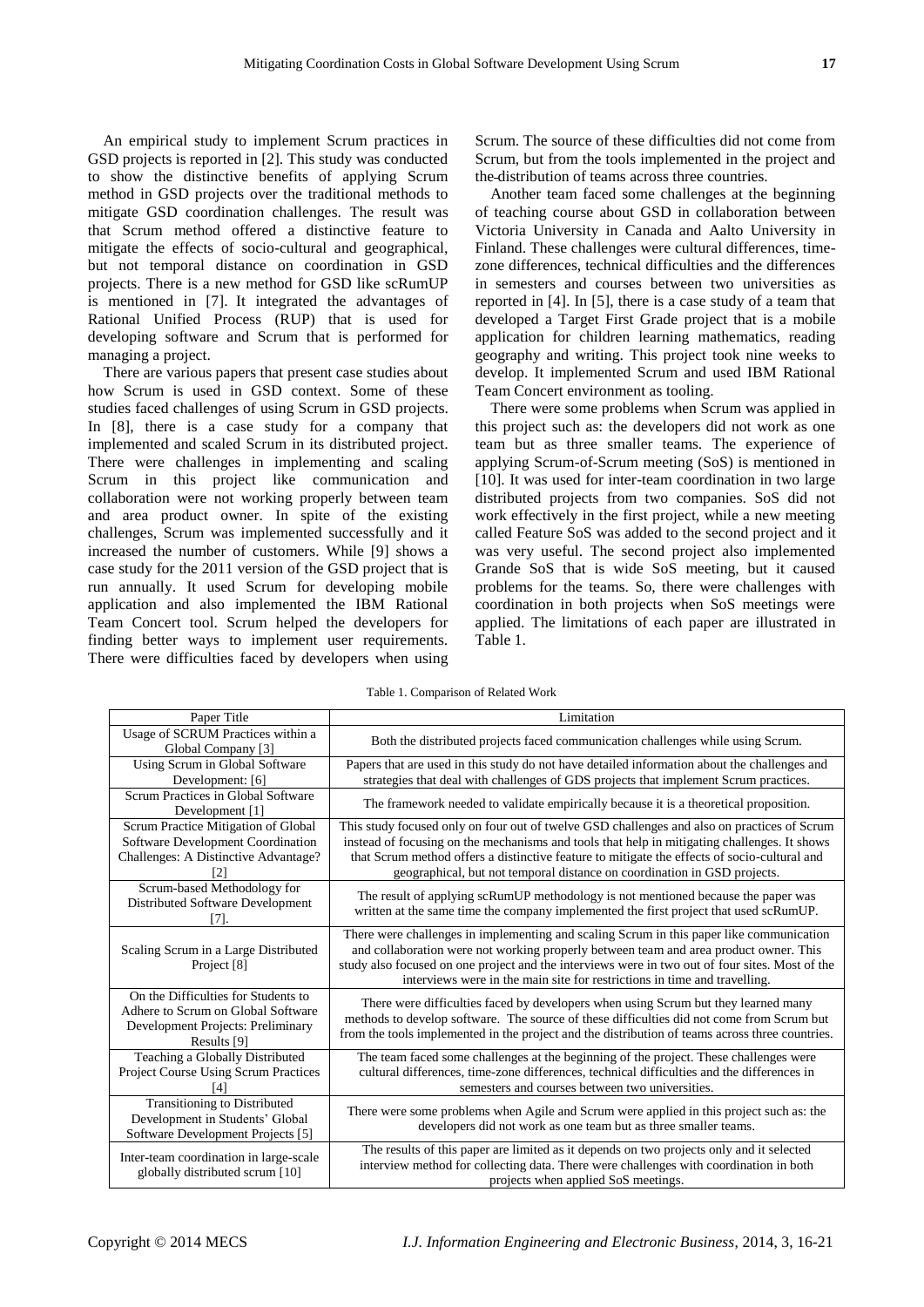#### III. PROBLEM AND THE PROPOSED SOLUTION

Although the literature indicates that the Scrum method is not offering a distinctive feature to mitigate the effect of temporal distance challenge that includes "increased coordination costs" in GSD projects. This research proposed solution by considering some factors such as reducing the time of communication between distributed Scrum teams' as much as possible and using technologies. So, the Scrum method can offer a minor distinctive feature to mitigate the effect of temporal distance challenge.

Based on the difference in time zones between sites in GSD, the time of communication between distributed Scrum teams can be reduced by dividing the Scrum meetings into local meeting and global meeting.

Local meeting should be held in each site, while global meeting should be held between sites. This division will minimize hours of Scrum meetings and the number of persons in each meeting. In addition, this paper suggests developing a web application to improve communication between distributed sites.

Fig. 1 presents the proposed structure for implementing Scrum in GSD environment that is derived from multiple case studies in [11] with new additions. It is designed for a company with distributed sites (main site onshore and distributed site offshore). Main site (site A) has three persons (product owner/project manager, test engineer and architect as minimum) and server that is connected to database. In each offshore site, there is one Scrum master and Scrum team. The onshore team is responsible for maintaining the product backlog, creating the specification for the sprint backlog at offshore sites and verifying completed software before delivery to customers. The offshore team members are involved as single Scrum team in the development. For example, if project members work with each other in large time difference zones between these sites, there will be increased coordination costs between sites. This problem can be solved by applying general mechanisms as presented in [2]; however, Scrum does not offer a distinctive advantage to mitigate coordination costs.

The proposed structure presents a distinctive feature of Scrum to reduce the coordination cost by applying the proposed solution. The length of Sprint is two weeks in this structure. After applying this structure, the duration of Scrum meetings is reduced.

At the beginning of Sprint, the Sprint Planning meeting is divided into three meetings: Sprint pre-planning meeting, global sprint planning meeting and local sprint planning meeting. Sprint pre-planning meeting is held online between onshore and offshore sites to provide the details of tasks that are required in the next sprint from onshore site to offshore sites. The product owner/ project manager, Scrum Master in site B and Scrum master in site C who attend this meeting which takes one and a half hours instead of two hours by synchronizing hours between them and using web application for communication. Then Scrum Masters conduct an online global sprint planning meeting which takes two hours via web application to divide tasks between offshore sites. Finally, each Scrum Master holds face to face local sprint planning meeting which takes an hour with his team to assign tasks to them. So the time of sprint planning at offshore sites is three hours instead of four hours.

Daily Scrum meeting is divided into two parts: local daily scrum meeting and global daily scrum meeting. Each Scrum Master holds face to face a local daily scrum meeting with his team to answer three questions as mentioned before. This meeting usually takes five to seven minutes. Then global daily scrum is held online between two scrum masters in offshore sites for eight minutes via web application. So the time of Daily Scrum meeting at offshore sites is decreased from fifteen minutes to seven or eight minutes.

Sprint review Meeting is divided into three parts: local sprint review, global sprint review and sprint review meetings. First, local sprint review is held face to face in each offshore site between Scrum Master and his team for half an hour. Then global sprint review is held online between two Scrum Masters in offshore sites to discuss the accomplished tasks during the sprint for an hour via web application. Finally, sprint review meeting is held online between two Scrum Masters and onshore site for an hour and a half via web application. So the total hours of those meetings are three hours instead of four hours.

A new meeting is added that is called suggestions meeting. It is held online between product owner/project manager, two Scrum masters in offshore sites and customers to discuss the suggestions that are provided by team members every two weeks for one to two hours via web application.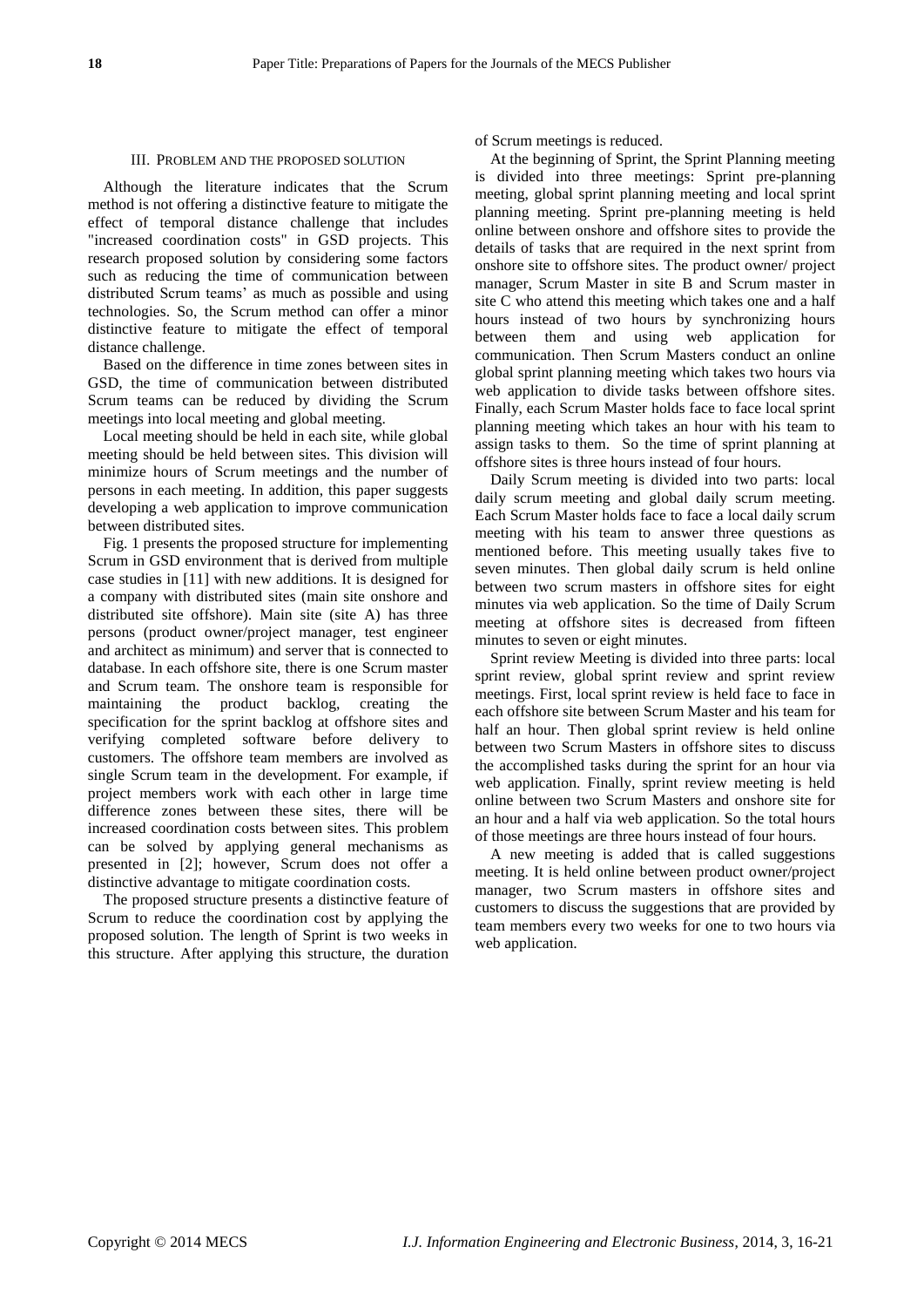

Fig. 1. The Proposed Structure

As a result, the proposed solution saves team member's time by reducing the number of meetings and decreasing the number of hours of these meetings. They can focus on their tasks and work more effectively.

The communication between teams in distributed sites is improved by developing a web application (Distributed Scrum Web Application) that helps teams to facilitate their work. Web application will provide different advantages like:

- (1) Security: It is ensured by specifying the privileges for each member by creating user account and assigning privileges to each one.
- (2) Availability: The web is available all the time and any member can access it.
- (3) Easier maintenance
- (4) Easier to develop e.g. by using .Net that facilitates the development by providing components.
- (5) Reducing costs on client side by requiring only the web browser that can access the server.

Web application helps teams by providing many services such as:

- (1) Organization: each member in a team can access one place (website) to find what he wants to complete the work effectively. So, instead of using traditional tools like Skype or wiki the needed tools for communication or Scrum are built to provide security and reliability. This web application organizes the work between sites and within each site by scheduling all the work and meetings.
- (2) Therefore, the web application provides reminder service about various activities.
- (3) Online Training: provides workshops that are presented by onshore site for distributed teams instead of visiting the onshore site to train. Moreover, workshops can be recorded and added

to the library that contains recordings of either workshops or meetings that occurred. Hence, the time and cost of travelling are saved.

- (4) Suggestions: each member can suggest and these suggestions can be discussed in suggestions meeting.
- (5) Supporting the team by providing materials that help team members and answering their questions at any time.
- (6) Improving communication between different sites either by using video conference, chatting, or other tools that are available in web application.
- (7) Tracking: the team leader can track the work of his team. The project manager/ product owner can track all the work in distributed sites.

Although team members work in different time zones in the world, (Distributed Scrum Web Application) will leverage and document the communication among team members. In fact, it will enhance the quality of the project and team members' understanding of the project when they deal with tasks and allow them to offer suggestions that improve the outcome of the project.

# IV. VALIDATION

Survey is used as a research method to validate the proposed solution by distributing an electronic questionnaire to developers in software engineering domain through email. This survey used likert scale in answering questions. Likert scale ranges from 1 to 5.

- Very low effect indicating 1
- Low effect indicating 2
- Nominal/Average effect indicating 3
- $\bullet$  High effect indicating 4
- Very high effect indicating 5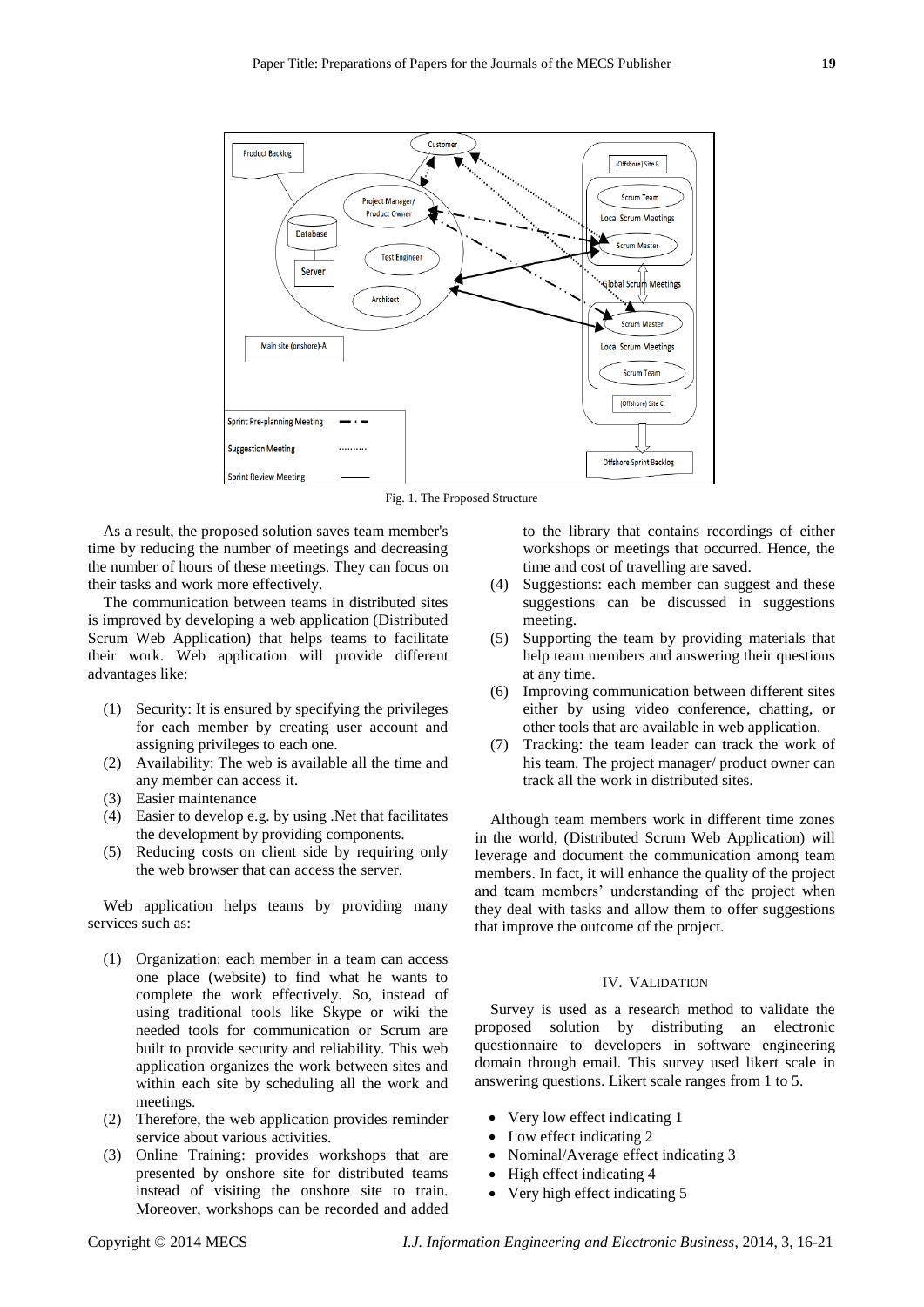The responses of this survey were collected from thirty respondents. The statistical analysis of these responses will be presented in the following subsections.

#### *A. Cumulative Analysis of the First Goal*

The first goal consists of five questions and focuses on the importance of Scrum meetings.

Table 2 shows the cumulative analysis of goal 1. Fig. 2 clearly shows that 49.2% of respondents agree and 11.4% of respondents strongly agree to the fact that division of Scrum meetings is very important, although 2.8% disagree and 36.6% are neutral.

Table 2. Cumulative analysis of goal 1

| 0. No.         | Very Low | Low   | Nominal | High   | Very High |
|----------------|----------|-------|---------|--------|-----------|
|                | 0.00     | 0.00  | 37.00   | 53.00  | 10.00     |
| $\overline{c}$ | 0.00     | 0.00  | 33.00   | 50.00  | 17.00     |
| 3              | 0.00     | 0.00  | 20.00   | 70.00  | 10.00     |
| 4              | 0.00     | 4.00  | 50.00   | 33.00  | 13.00     |
| 5              | 0.00     | 10.00 | 43.00   | 40.00  | 7.00      |
| Total          | 0.00     | 14.00 | 183.00  | 246.00 | 57.00     |
| Avg.           | 0.00%    | 2.8%  | 36.6%   | 49.2%  | 11.4%     |



Fig. 2. The cumulative results for goal 1

## *B. Cumulative Analysis of the Second Goal*

The second goal consists of 8 questions, and focuses on the importance of developing web applications.

Table 3 shows the cumulative analysis of goal 2. Fig. 3 clearly shows that 53.75% respondents agree and 17.75% strongly agree to the fact that there is importance of developing web application, even though 28.5% remained neutral.

Table 3. Cumulative analysis of goal 2

| Q. No. | Very Low       | Low            | Nominal | High  | Very high |
|--------|----------------|----------------|---------|-------|-----------|
| 6      | 0              | $\theta$       | 20.00   | 60.00 | 20.00     |
| 7      | $\theta$       | $\theta$       | 23.00   | 57.00 | 20.00     |
| 8      | $\overline{0}$ | $\overline{0}$ | 37.00   | 53.00 | 10.00     |
| 9      | $\theta$       | $\theta$       | 27.00   | 50.00 | 23.00     |
| 10     | $\theta$       | $\theta$       | 17.00   | 73.00 | 10.00     |
| 11     | $\theta$       | $\theta$       | 30.00   | 40.00 | 30.00     |
| 12     | $\Omega$       | $\theta$       | 57.00   | 27.00 | 16.00     |
| 13     | 0              | 0              | 17.00   | 70.00 | 13.00     |
| Total  | $\theta$       | $\theta$       | 22.8    | 43.0  | 14.2      |
| Avg.   | 0%             | 0%             | 28.5%   | 53.7% | 17.75%    |



Fig. 3. The cumulative results for goal 2

# *C. Cumulative Analysis of the Third Goal*

The third goal is consists of four questions and shows how the proposed solution will save the time of the project.

Table 4 shows the cumulative analysis of goal 3. Fig. 4 clearly shows that 52% of respondents agree and 20.75% of respondents strongly agree to the fact that the proposed solution will save the time of the project, although 27.25% remained neutral.

Table 4. Cumulative analysis of goal 3

| 0. No. | Very Low | Low   | Nominal | High  | Very High |
|--------|----------|-------|---------|-------|-----------|
| 14     | 0.00     | 0.00  | 30.00   | 43.00 | 27.00     |
| 15     | 0.00     | 0.00  | 33.00   | 54.00 | 13.00     |
| 16     | 0.00     | 0.00  | 23.00   | 54.00 | 23.00     |
| 17     | 0.00     | 0.00  | 23.00   | 57.00 | 20.00     |
| Total  | 0.00     | 0.00  | 109     | 208   | 83        |
| Avg.   | 0.00%    | 0.00% | 27.25%  | 52%   | 20.75%    |



Fig 4. The cumulative results for goal 3

#### *D. Cumulative Analysis of the Fourth Goal*

The fourth goal consists of three questions and shows how the proposed solution will save the cost of the project.

Table 5 shows the cumulative analysis of goal 4. Fig. 5 clearly shows that 59.33% agreed and 21% strongly agreed to the fact that the proposed solution will save the cost of the project, although 19.67% of respondents remained neutral.

Table 5. Cumulative analysis of goal 4

| 0. No. | Very Low | Low   | Nominal | High   | Very High |
|--------|----------|-------|---------|--------|-----------|
| 18     | 0.00     | 0.00  | 13.00   | 57.00  | 30.00     |
| 19     | 0.00     | 0.00  | 23.00   | 57.00  | 20.00     |
| 20     | 0.00     | 0.00  | 23.00   | 64.00  | 13.00     |
| Total  | 0.00     | 0.00  | 59      | 178    | 63        |
| Avg.   | $0.00\%$ | 0.00% | 19.67%  | 59.33% | 21%       |